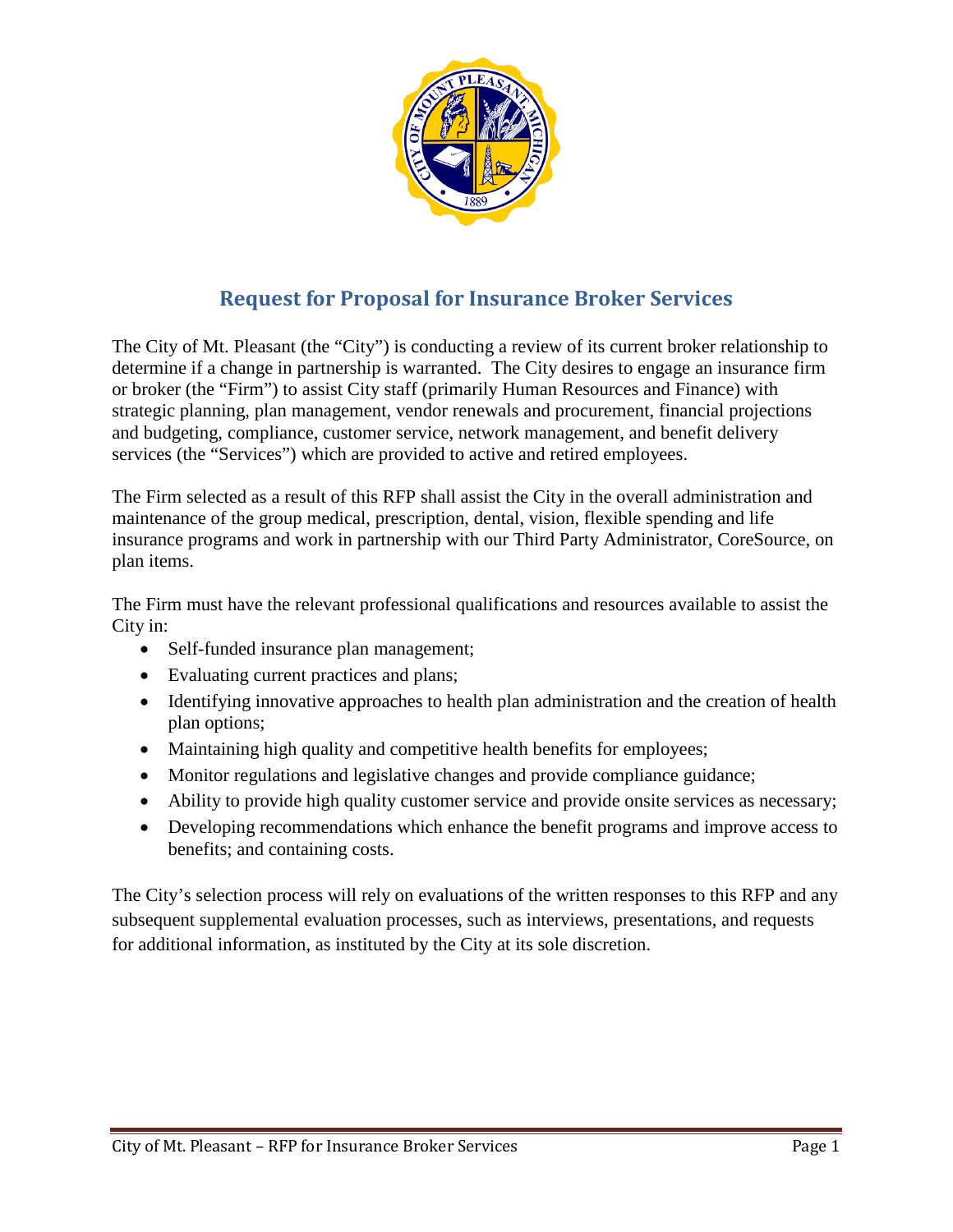All proposals shall be clearly identified as the **City of Mt. Pleasant – Insurance Broker Proposal.** Proposals shall be submitted on eight and one-half by eleven  $(8\frac{1}{2} \times 11)$  inch paper and signed by an authorized representative of the Agency. Four (4) copies (one original and three copies) of your proposal should be forwarded to the City by 1:30 p.m., Eastern Standard Time, on Tuesday, May 9, 2017, at the following address:

#### **City of Mt. Pleasant**

#### **Attn: Jeremy Howard, Clerk**

#### **320 W. Broadway**

#### **Mt. Pleasant, MI 48858**

Susanne Gandy, Director of Human Resources is the sole point of contact for this RFP. Please contact her directly for information or interpretation of the intent of this RFP between prospective bidders and the City. Her direct line is 989-779-5313, or you may email her at sgandy@mt-pleasant.org.

Proposals may be mailed or delivered as identified above. Any proposal received after the required date and time specified above shall be considered late. All late proposals (in whole or in part) will not be accepted and will be automatically disqualified from further consideration.

Cost of preparing the proposals, presentations, or any other information regarding response to this RFP shall be the responsibility of the Firm submitting the proposal.

Proposals must provide 60 days for acceptance by City from the due date for receipt of proposals.

#### **Proposal Process Timeline:**

| <b>Task</b>                                                | <b>Timing</b>                   |
|------------------------------------------------------------|---------------------------------|
| Issuance of RFP                                            | Monday, April 24, 2017          |
| Proposal due date                                          | 1:30 p.m., Tuesday, May 9, 2017 |
| <b>Evaluation of Proposals by City Staff</b>               | May $10 - 15$ , 2017            |
| <b>Identify finalists</b>                                  | May 17, 2017                    |
| Finalists Interview/Presentations to HR Staff              | May 24 & 25, 2017               |
| City Staff submit formal recommendation to City Commission | Week of June 5, 2017            |
| <b>City Commission Meeting</b>                             | June 12, 2017                   |
| <b>Contract Implementation Date</b>                        | July 1, 2017                    |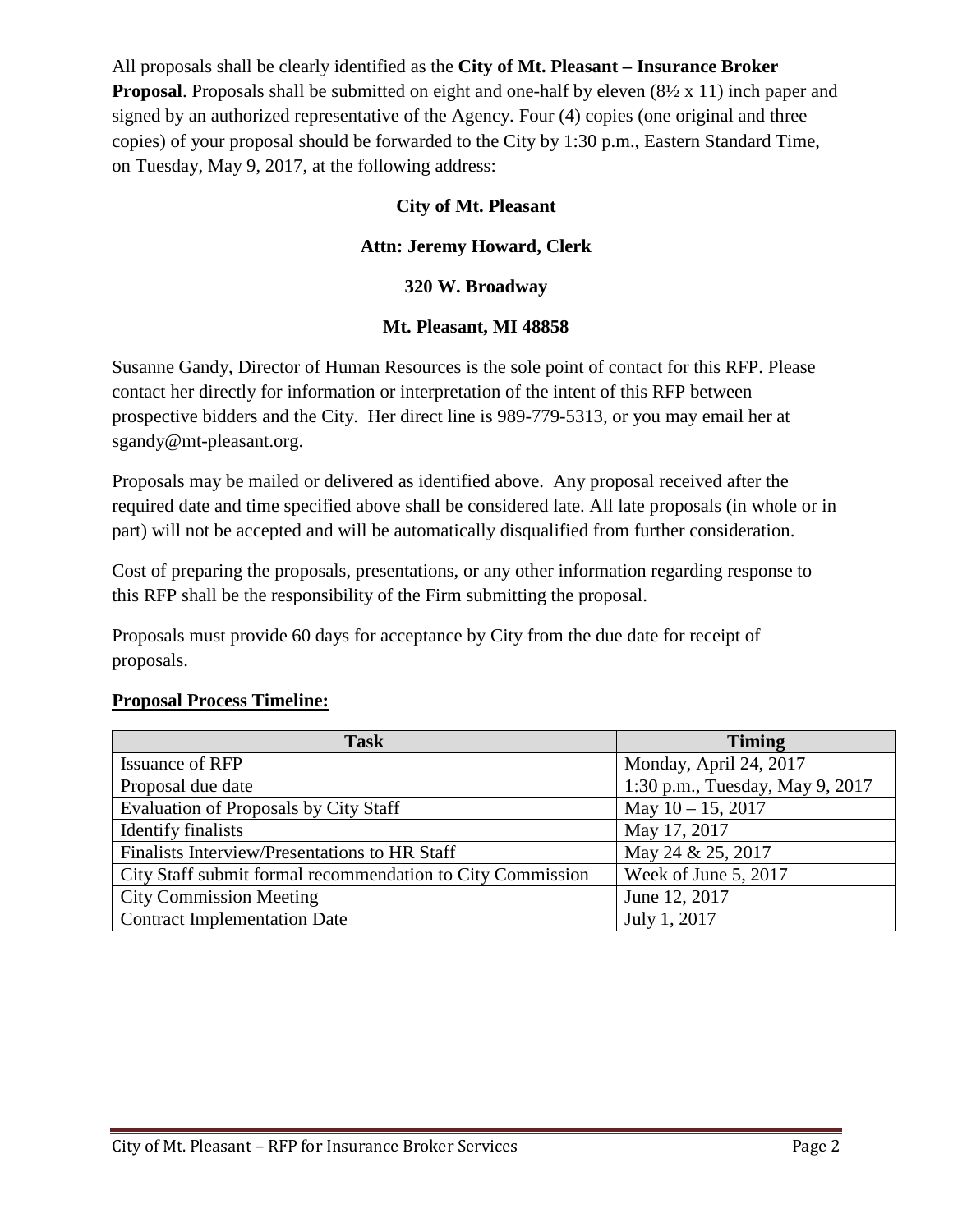# **City of Mt. Pleasant Background Information**

The City of Mt. Pleasant has a population of approximately 26,016 and is located in Central Michigan and we are the home to Central Michigan University. The City has a Council/City Manager form of government in which the City Manager functions as the CEO of the City and reports to the City Commission of seven (7) elected official, which include a Mayor and Vice Mayor, for direction on policy and vision. The City employs 121 full-time employees and 17 part-time employees. Approximately 75% of the City's full-time employees belong to one of five collective bargaining units. Only full-time employees working 30+ hours per week are eligible for benefits with the exception of those eligible under ACA regulations (zero employees at this time). We have one employee group with grandfathered benefits.

The City offers its employees a self-funded cafeteria style benefits package consisting of medical, prescription, dental, vision, flexible spending and life insurance. We provide cafeteria dollars to offset the employee premium co-share and this dollar amount varies by union group. All but one Medical/Rx plan option of the benefits aforementioned are subject to collective bargaining with the City's bargaining units. Full-time employees may choose between two selffunded health insurance options: a traditional 90/10 plan with a premium co-share and a low to zero deductible; or a high deductible plan (\$1,000 single/\$2,000 family) tied to an HRA, which is partially funded by the City on an annual basis and this plan does not currently require an employee premium co-share.

Approximately 37% of eligible employees choose the traditional plan and 43% enroll in the high deductible plan. The remaining 20% of employees who do not need health insurance and opt out of the plan receive an annual opt out payment.

We offer a prescription plan in conjunction with medical insurance enrollment. Our current PBM is Scriptcare and our current Broker files our RX HICA fees on a quarterly basis for all pharmacy and mail order prescriptions. The City currently has two self-funded dental plans and one fully-insured vision plan with EyeMed, which is available to employees. The dental and vision plans may require an employee premium depending on employee group.

We currently partner with Cofinity and Central Care networks on a local basis and utilize PHCS on a national basis.

We also provide a voluntary wellness program and employees may earn extra flex dollars, a reduction in their premium co-share, or additional HRA dollars based on their participation in the program.

We have a total of 38 retirees who purchase coverage on our plan at various rates due to the language within a variety of collective bargaining contracts. The number of current pre-Medicare retirees is 12 and the number of current Medicare eligible retirees is 26. Some public safety retirees will never be eligible for Medicare.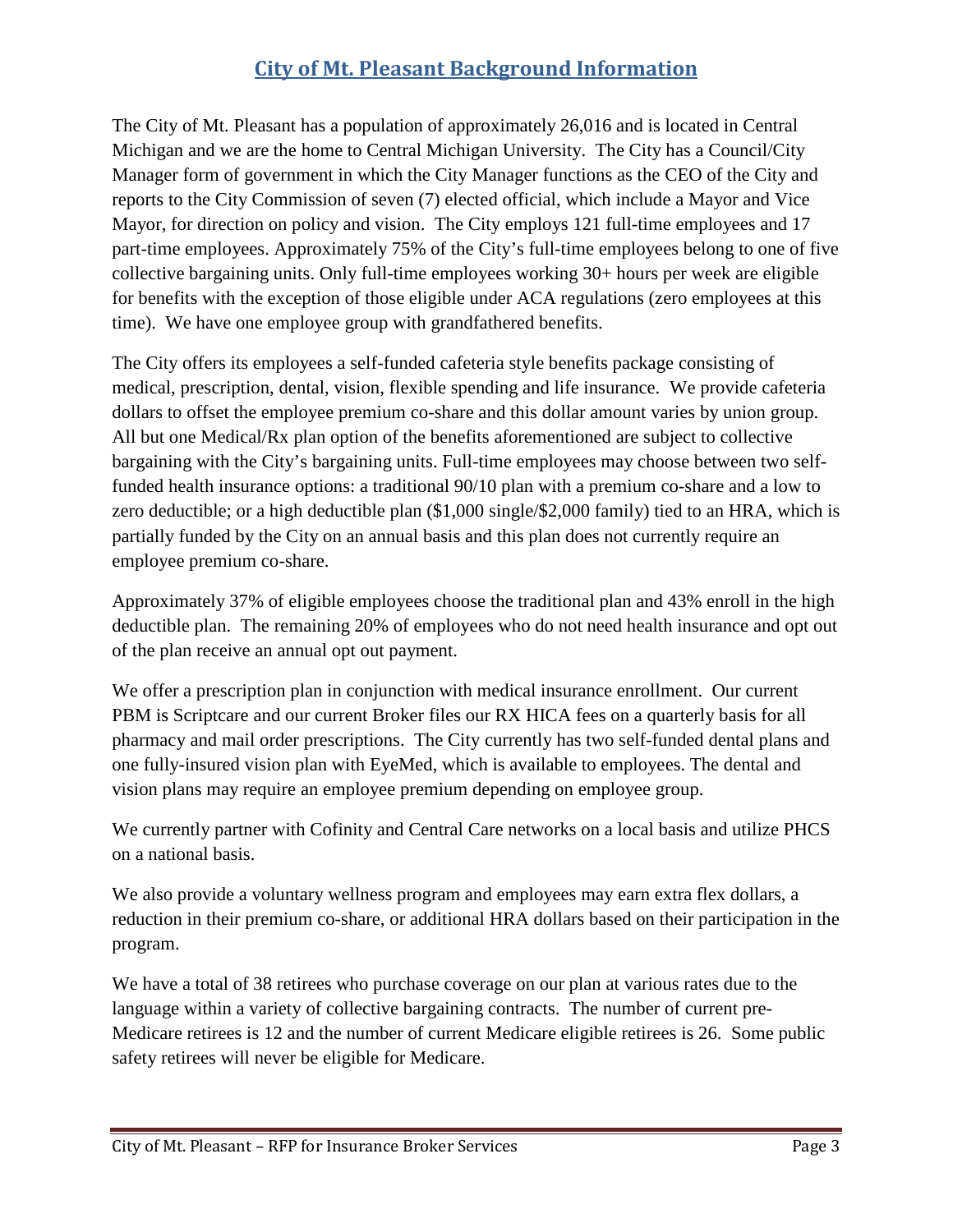All insurance plans function on a January 1 to December 31 plan year with the exception of the flexible spending plan who observes the claims grace period to March 31.

# **Scope of Services**

The City seeks the provision of consistent, accurate, and timely client services which include, but are not limited to:

### **A. Strategic Planning**

- 1. Provide periodic comparisons of plans and benefits, and employer/employee contributions of area cities and comparable businesses.
- 2. Provide general guidance on trends in benefits (offered both locally and nationally) and eligibility requirements. Recommend plan changes based on trends. Advise and consult on methods for improving cost containment and claims administration.
- 3. Conduct strategic planning sessions to review current performance and establish future objectives for the City employee benefits program.
- 4. Provide national, regional, and local medical inflation data and compare that to City plan inflation trends.
- 5. Work with the City to evaluate and develop a long term vision for the benefits provided to its employees.
- 6. Work with the City to evaluate current practices related to budget figures for benefit costs and employee premium-sharing payments.
- 7. Assist in the analysis and feasibility of the City providing a self-funded health plan to its employees in the future.

## **B. Reporting, Trends, and Benchmarking (in conjunction with CoreSource)**

- 1. Semi-annually, provide the following reports:
	- a. Utilization reviews
	- b. Comparisons to prior claim periods
	- c. Plan Trends vs Benchmarking
	- d. Other reports as agreed-upon
- 2. Annually, provide the following reports and recommendations:
	- a. Comparison of current costs to renewal costs
	- b. Comparison of current employee premium contributions to renewal contributions
	- c. Renewal alternatives
	- d. Assist with future plan cost projections
	- e. Dollars saved by implementing best practices
	- f. Claims by size and type
	- g. Benefits paid by type of service
- 3. Quarterly, provide reports related to employees issues:
	- a. Calls broken down by claims issues, information, network issues, etc.
	- b. File HICA fees for Rx claims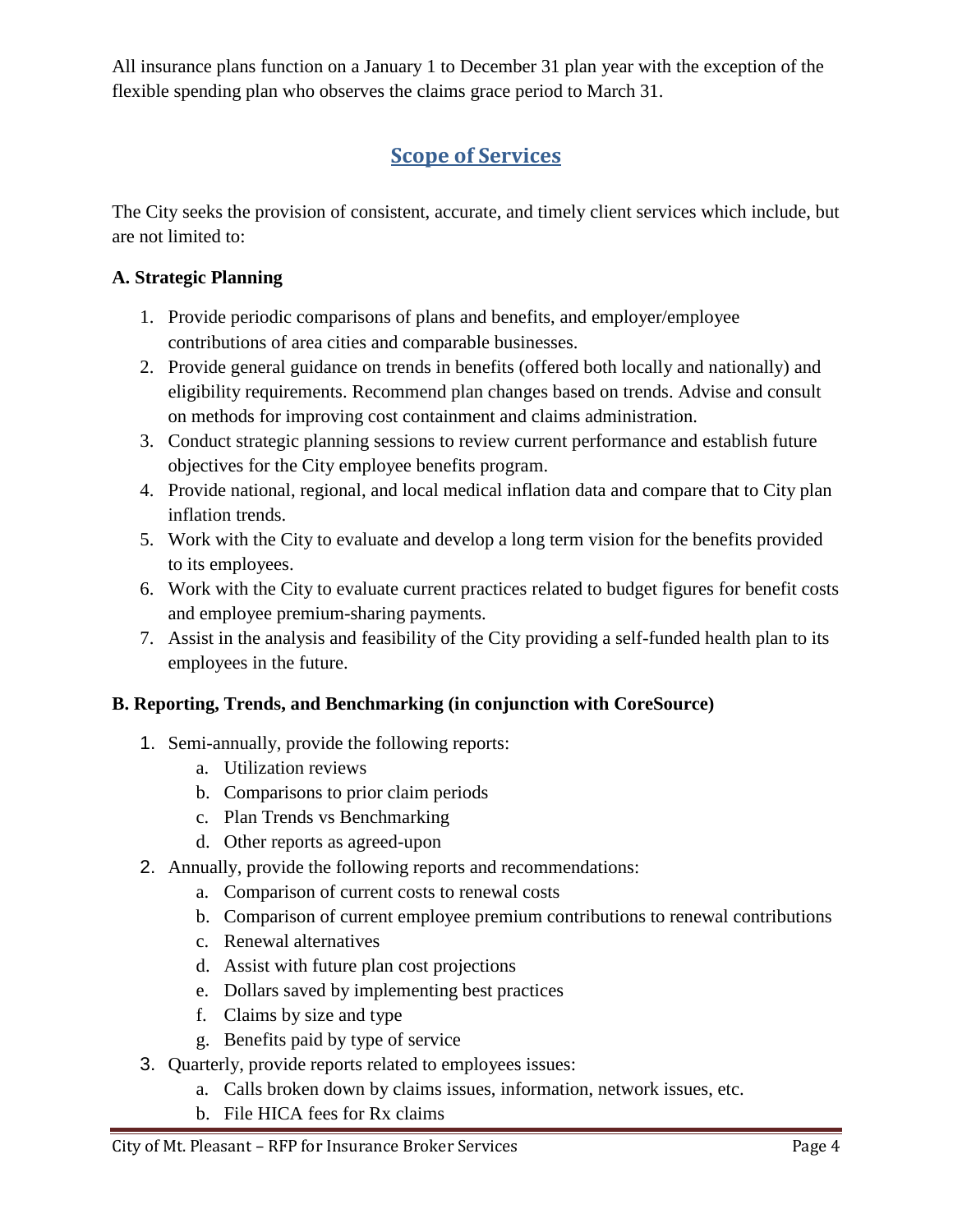#### **C. General Administration/Vendor Management**

- 1. Act as a liaison between the City and insurers and vendors. Firm will be authorized to represent the City in all negotiations, discussions, and transactions with insurers and vendors on all issues including those related to fees, benefit levels, plan design, and special terms and conditions. However, the City will retain final approval/authorization of plans and commitments. The City will be responsible for the accuracy and completeness of information or documents the City furnishes to the Firm and/or vendors. The Firm will be responsible for accuracy of data collected by the Firm.
- 2. Review contracts with vendors to ensure compliance, accuracy, and comprehensiveness of coverage.
- 3. Provide ongoing analysis, review, and evaluation of the City's existing group insurance plans and make recommendations as how to improve them or make them more cost effective for the City, its employees, retirees, and dependents. Annual review, at a minimum, of the City's employee benefit program is expected.
- 4. Assist the City with issues relating to interpretation of policies and vendor contracts placed by Firm.
- 5. Advise and provide guidance on the Affordable Care Act or other legislation as needed.
- 6. Provide general guidance on items such as trends in benefit plans, "best practices" methods for improving cost containment, financial arrangements, and administration.
- 7. Create and maintain accurate and complete files for each vendor and product with all policy information including: master contracts, policy booklets, certificate booklets, summary plan descriptions, and benefit summaries.
- 8. Assist with the development and distribute of up-to-date employee benefits education materials to employees, such as; SBC's, Rx mail-order process, claims processes, enrollment materials, etc.
- 9. Evaluate provider network(s), create improved access to physicians and resolve network related issues. Evaluate and recommend network selection and participations for City plans.
- 10. Identify areas of concern and propose alternatives.
- 11. Assist with the development and management of any relevant bid process that the City would collectively decide to move forward with.

## **D. Communications Support**

- 1. Assist the City in administering all group plans; including conducting/participating in employee education meetings about all benefit offerings, responding to questions from and providing information to employees and HR staff.
- 2. Regularly meet with HR and Finance staff.
- 3. Provide printed or Internet-based documents for City employees regarding all insurance and benefits offerings.
- 4. Upon request, conduct employee workshops with a focus on specific benefit utilization (e.g. how to read and understand an explanation of benefits statement, HRA information, Flex Spending process, etc.)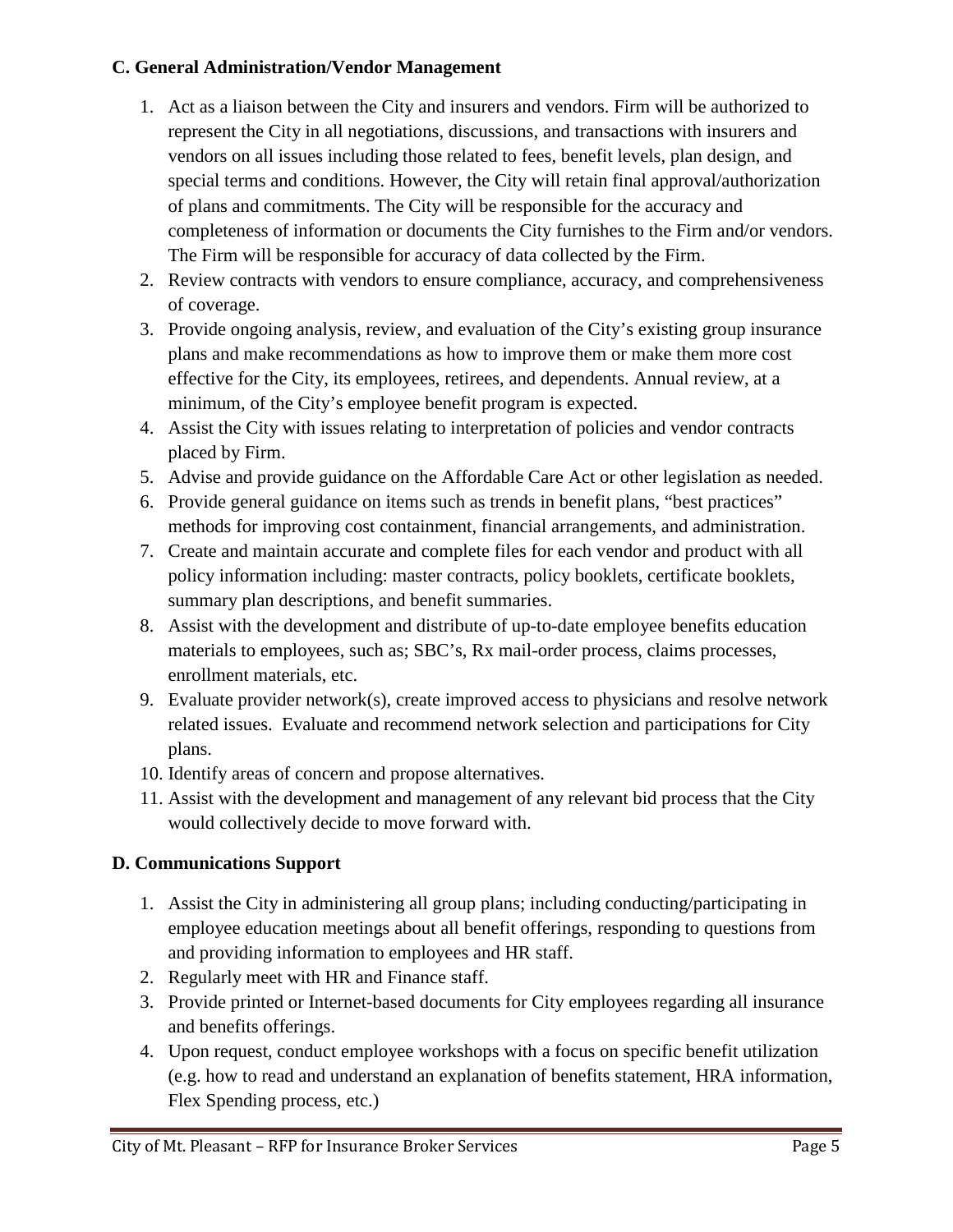- 5. Ensure proper communication of new or changing benefits via group and/or one-on-one meetings.
- 6. Upon request, Firm shall be available to assist with the planning, implementation, and ongoing results analysis of a wellness plan.
- 7. Work with the City to assess risks and target areas of high utilization via on-going claims analysis and trending.
- 8. Develop and/or assist in developing and evaluating employee and retiree needs, satisfaction surveys, communication materials, flyers, and handouts, etc.
- 9. Provide other consulting services as needed during the course of the plan year.

#### **E. Medical, Prescription, Dental, Vision, Flex and Network Claims Assistance**

Review claims experience, claims service, and claims administration to ensure maximum benefit to the City.

#### **F. Renewal Negotiation**

- 1. Identify and negotiate on the City's behalf with carriers and vendors.
- 2. Review rating adjustments, underwriting worksheets, loss data, and any other carrierprovided renewal data.
- 3. Consult with the City regarding claims trends and possible opportunities (wellness programs, etc.)
- 4. Follow up with insurance carriers and vendors for timely issuance of policies and endorsements.
- 5. Review policies, contracts, and endorsements for accuracy and conformity to specifications and negotiated coverages.
- 6. Keep the City informed of significant changes and/or trends in the insurance marketplace.
- 7. Keep the City informed of new or changed carrier requirements, as well as federal or state regulatory issues.

## **G. Compliance**

- 1. Assist in the preparation of governmental filings. Provide notification and updates on changing laws, regulations, and administrative or judicial ruling which relate to benefits programs.
- 2. Review plan documents to ensure compliance with appropriate laws and regulations and notify of any necessary plan document amendments.
- 3. Public Employees Health Benefit Act 106 bidding, review and guidance.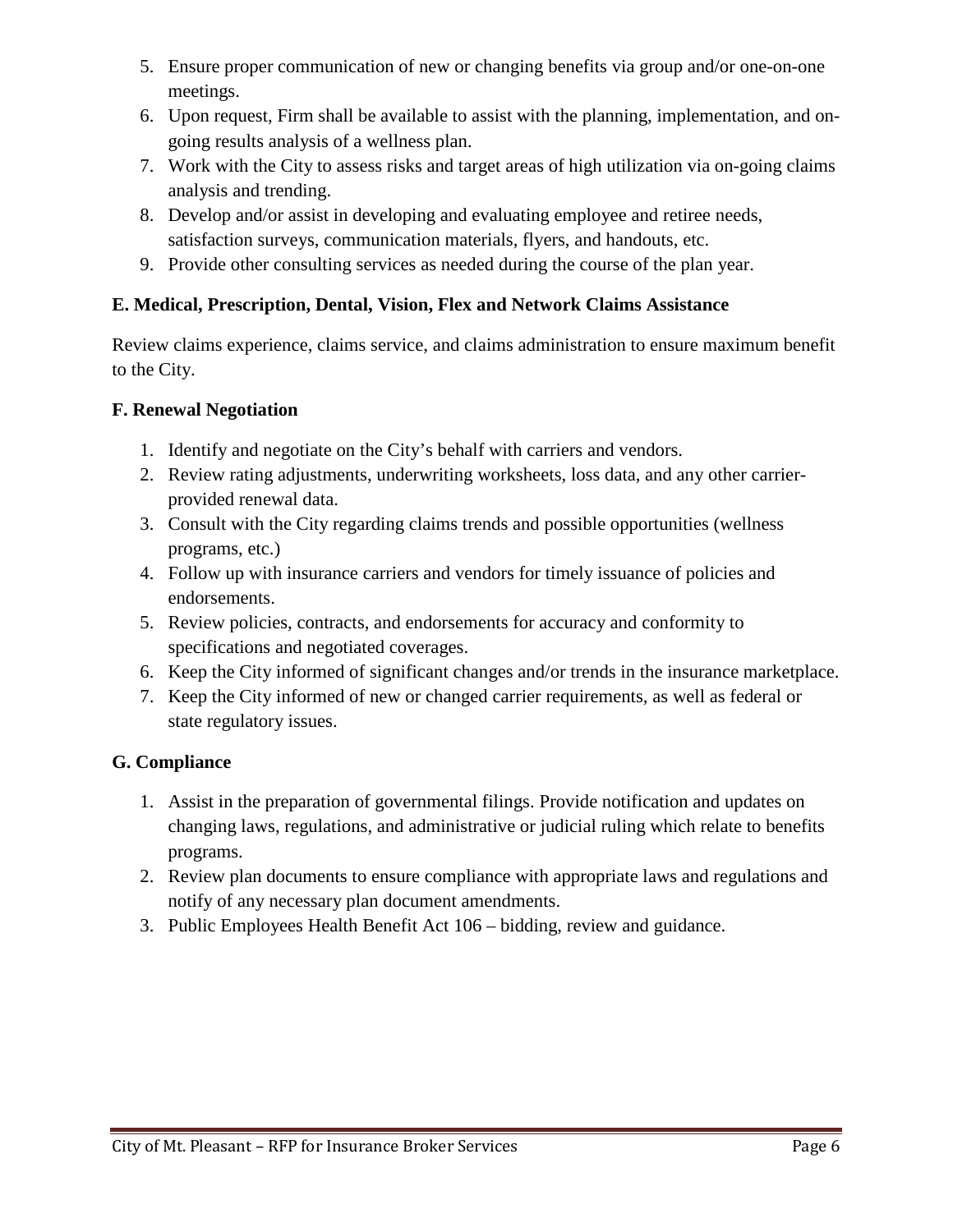## **Qualifications and Requirements**

Bidders must be able to demonstrate capacity to meet the City's requirements as detailed in this RFP.

Specifically, Firms must:

- 1. Have at least five years of experience with public entities including extensive experience with self-funded plan administration and design, as well as in depth compliance knowledge of Michigan Public Acts 312, 152 and 106, and PPACA.
- 2. Working relationship with the Cofinity network, EyeMed, and have access to various PBMs.
- 3. Experience soliciting and analyzing Stop Loss quotes and coverage parameters.
- 4. Demonstrate prior experience with collective bargaining, provider acquisition and employee education.
- 5. Experience providing Firm services similar to those outlined in this RFP.
- 6. Ability and commitment to provide daily professional customer service to City Representatives, employees and retirees.
- 7. Working knowledge of unique conditions and characteristics in the health care market in the Mt. Pleasant region.

# **Expected working relationship**

- 1. The Firm shall designate a primary contact who will be responsible for coordination of the Firm's actions. The City expects the contact to be readily available to City staff. The primary contact shall not change without the prior approval of the City.
- 2. The City intends that the Firm chosen will encounter minimal conflicts of interest. Where a potential conflict arises, the Firm is to notify the City's point of contact ("Project Manager"), who will coordinate the appointment of an independent Firm to handle the matter. Repeated conflicts will constitute grounds to terminate the relationship at the sole discretion of the City.
- 3. The Firm and its staff are expected to comply with all laws, requirements, and professional standards.
- 4. The Firm will advise the City should Firm enter into bonus overrides, market placement agreements, or other compensation methods tied to the City's account, or should they enter into any such arrangement on any product they are offering. Neither Firm nor any of its stockholders shall have any ownership or equity interest exceeding that of a passive minor investment in any company providing products.
- 5. The City will be entitled to copies of reports and/or documents relating to the City's account.
- 6. It is our intent to build a trusted and long lasting relationship with a Broker. However, sometimes things don't go as planned; please provide your standard termination clause language.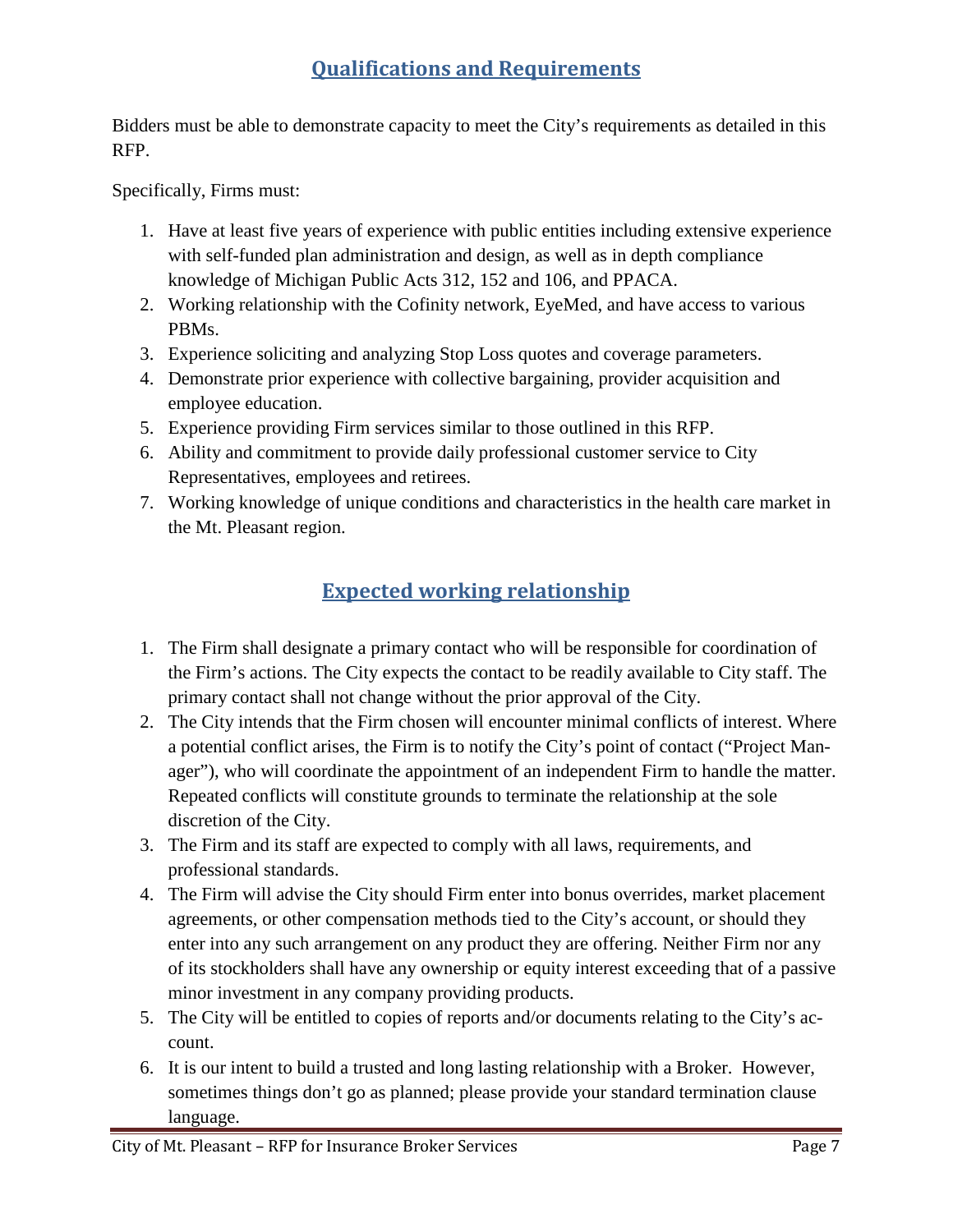## **Required Contents of Proposal**

The City desires to acquire and maintain benefits through a Firm and to establish a close working relationship with that Firm. The Firm selected will need to work with the City on a Consultant basis and be able to advise, instruct and educate the City on all insurance matters. The City is interested in a Firm that is willing to take an innovative approach to the rising costs of health care and employee benefits while maintaining fiscal responsibility.

The purpose of the proposal is to demonstrate the qualifications, service level, cost for services, and competence and capacity of each Firm seeking to represent the City. Firms are encouraged to submit proposals which are consistent with ongoing efforts to conserve City resources; however, the City is also interested in the Firm that can best meet the requirements of this RFP and of the City employees. The proposal must provide a written response to each of the following:

#### **A. Experience and Qualifications**

- 1. Please provide a brief history of your agency including when your organization was established and how long you have provided group benefit services.
- 2. Please detail the type of group benefit services your agency offers. Include names of carriers your agency current works with.
- 3. Please detail the geographic area of operations for your firm.
	- What is the largest single contract your Agency has held?
	- What is the longest single contract your Agency has held?
	- What is the smallest single contract your Agency has held?
- 4. Please detail your municipality experience, specifically in the state of Michigan.
- 5. Please describe your labor relations experience and indicate if you have ever testified in an Arbitration setting.
- 6. Please provide an introduction of your account team. Include names, specific roles and responsibilities as well as their qualifications and experience. Please also include any characteristics of your account team that distinguishes it from others. Additionally, please indicate the primary point of contact from your Agency that will be assigned to the City's account and where they are located.
- 7. Please provide a list of cities you currently represent and the benefit services you provide to that City. Provide the contact names, telephone numbers, and the amount of time you have represented this City.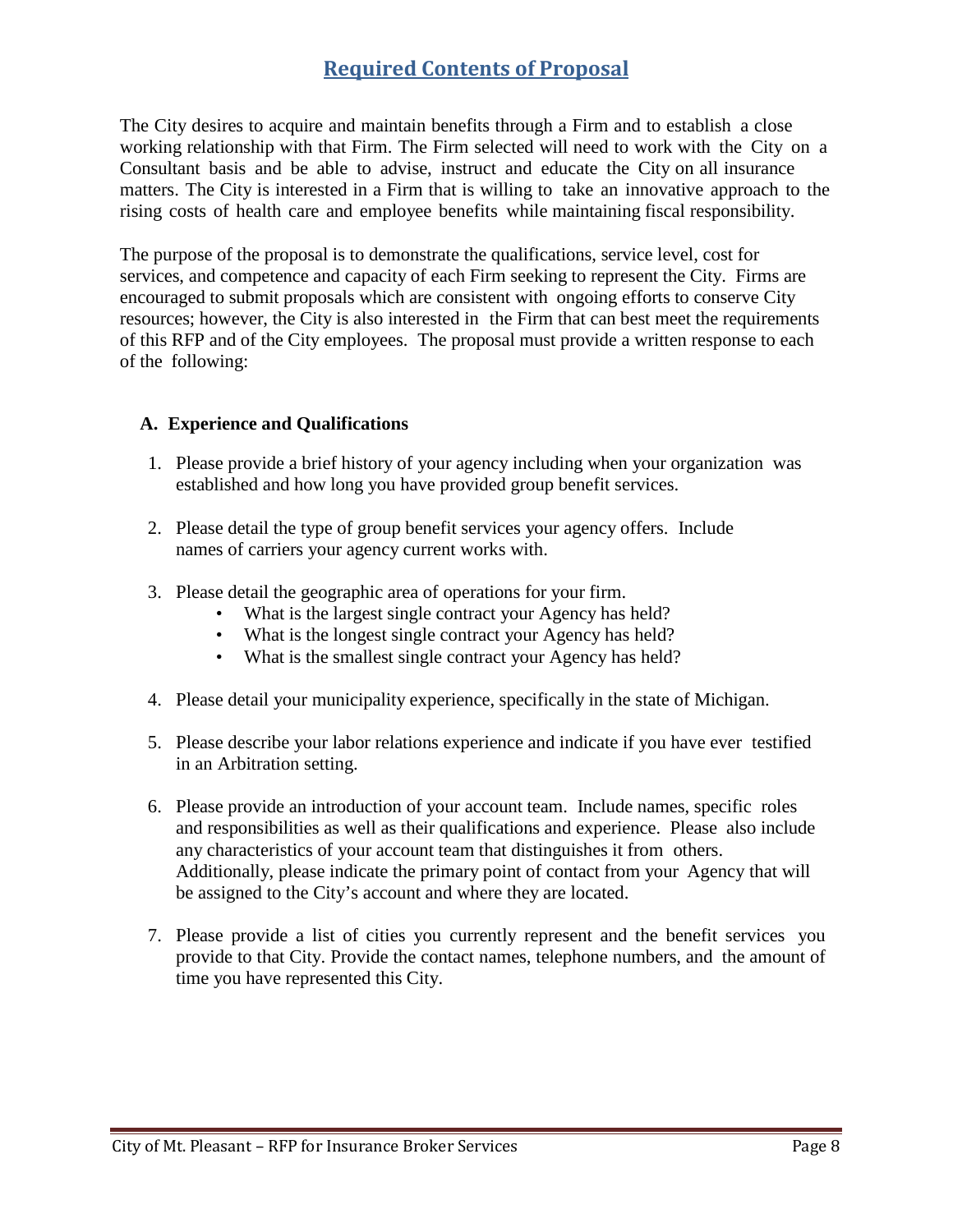8. Please categorize the organizations you currently service according to the following:

|                       | <b>Total Number of</b> | Number of Clients<br>that are |
|-----------------------|------------------------|-------------------------------|
| Number of Employees   | Clients                | Municipalities                |
| $0 - 49$ Employees    |                        |                               |
| $50 - 99$ Employees   |                        |                               |
| $100 - 249$ Employees |                        |                               |
| $250 - 399$ Employees |                        |                               |
| $400 +$ Employees     |                        |                               |

- 9. Please indicate your client retention rate.
- 10. Please describe your experience with retiree health insurance plans.
- 11. Please indicate the form and level of professional liability or errors and omissions insurance carried by your company and the amount of coverage.
- 12. Please describe your experience with Michigan Public Acts 312, 106 and 152.
- 13. Please detail your experience with Health Care Reform as it relates to large business. How does your Agency stay up to date with all of the changes in the marketplace? How do you inform your clients?

#### **Proposed Fee for Services**

- 1. Please include your three and a half (3.5) year fee structure (July 1, 2017 December 31, 2020) in a fixed dollar amount, per year to provide services to the City as outline in this document. Additionally, please provide an explanation of your fee structure including all of the services that are included in your fee. If your fee structure increases over the next three (3) years, please explain why.
	- a. Describe any additional actual or potential compensation that your firm would or could receive, such as contingent commissions, overrides, commissions or fees to or from affiliated firms, etc. How do you disclose fees or commissions received?
- 2. Please describe any expenses not included in the above.
- 3. If performance guarantees are routinely included in your service contracts, please provide a detailed description of the same.
- 4. Please explain how you will endeavor to save the City of Mt. Pleasant money and how you will demonstrate those savings.